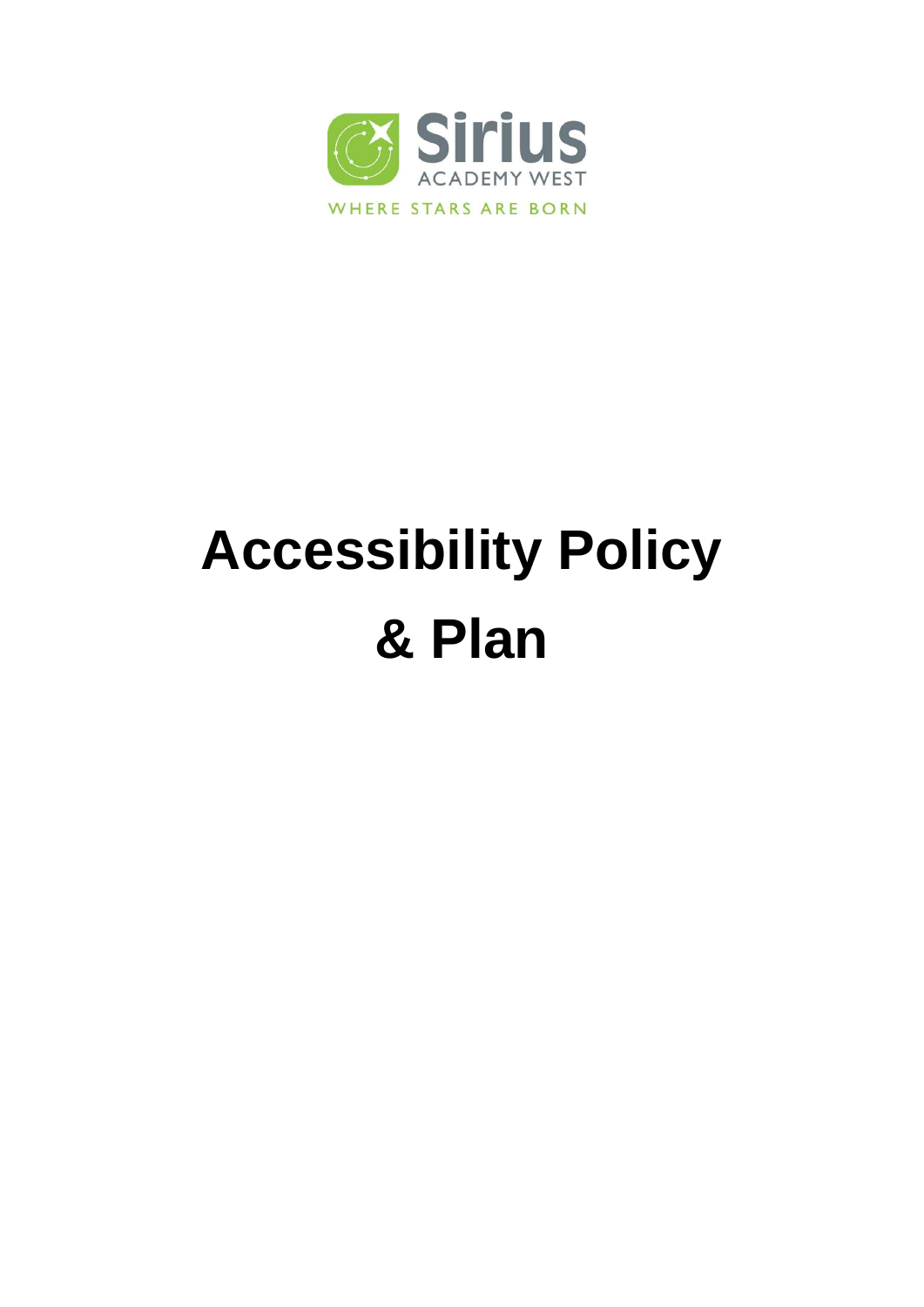# **Accessibility Policy and Plan**

Definition (Equality Act 2010)

**'**A person has a disability if he or she has a physical or mental impairment that has a substantial and long-term adverse effect on his or her ability to carry out normal day to day activities'.

# **1.0 Introduction**

This policy and plan is drawn up in accordance with the planning duty in the Equality Act 2010 (which replaces the Disability and Discrimination Act 1995) and has placed the following three key duties on schools:

- $\triangleright$  Not to treat disabled students less favourably for a reason related to their disability
- $\triangleright$  To make reasonable adjustments for disabled students so that they are not at a substantial disadvantage
- $\triangleright$  To plan to increase access to education for disabled students

#### **2.0 Key objectives**

- 2.1 To reduce and eliminate barriers for disabled students to access the curriculum and to ensure full participation in the Academy community for students and prospective students with a disability.
- 2.2 To ensure that the needs of disabled staff and parents/carers of students are accommodated in the school environment as far as is reasonably practical.
- 2.3 The Equality Act 2010 specifies that an Accessibility Plan should:
	- $\triangleright$  Increase the extent to which disabled students can participate in the curriculum
	- $\triangleright$  Improve the physical environment of the Academy to enable disabled students to take better advantage of education, benefits, facilities and associated services
	- $\triangleright$  Improve the availability of accessible information to disabled students

#### **3.0 Principles**

The Academy recognises its duty to:

 $\triangleright$  Ensure compliance with the Equality Act is consistent with the Academy's Equal Opportunities Policy; the operation of its SEND Policy and any other Academy Policy that has a focus and impact on its disabled students, staff and parents/carers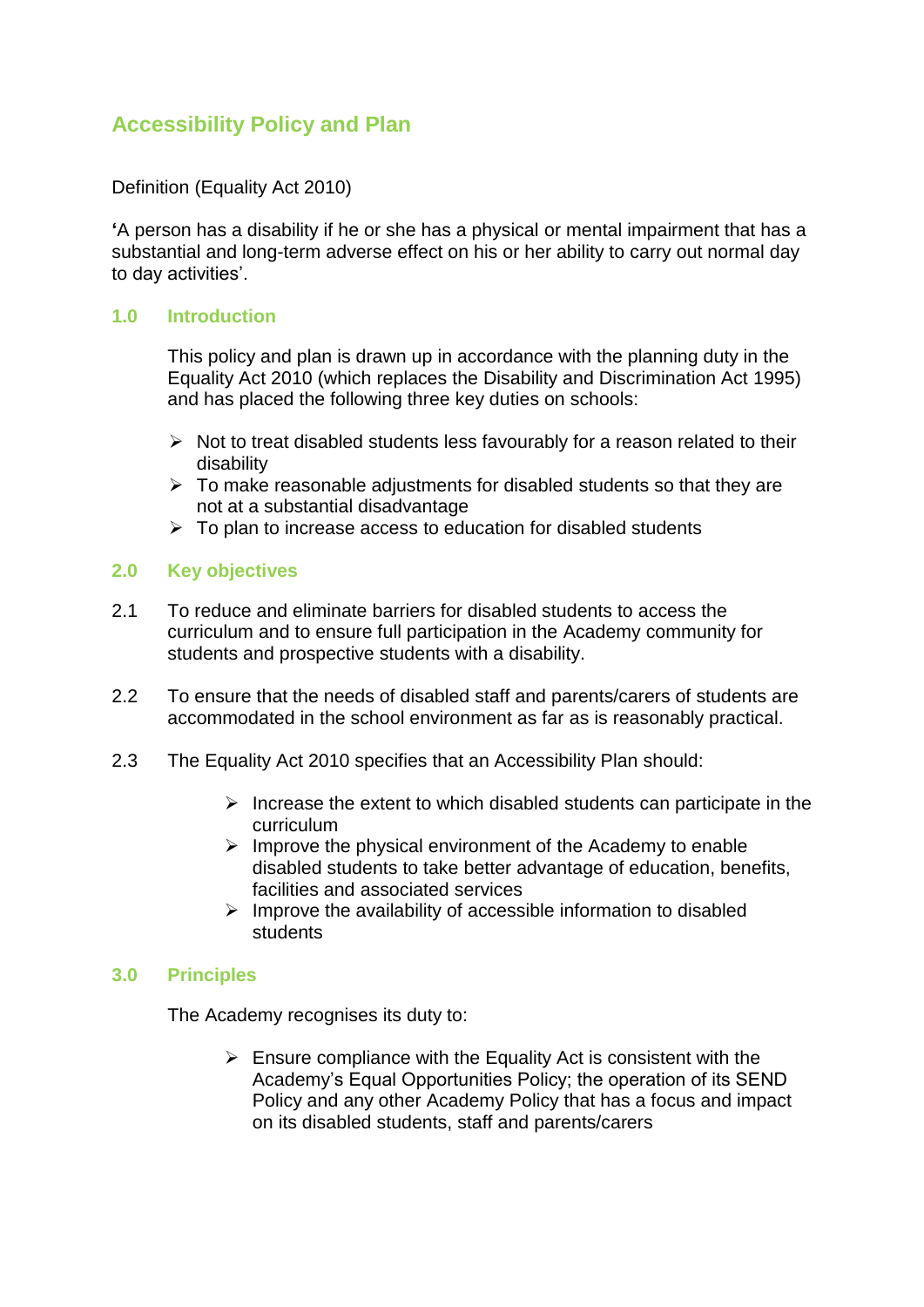- $\triangleright$  Not discriminate against disabled students, staff and parents/carers in admissions and exclusions or in provision of education and associated services
- $\triangleright$  Not treat disabled students, staff and parents/carers less favourably
- $\triangleright$  Take reasonable steps to avoid placing disabled students, staff and parents/carers at a substantial disadvantage

# **4.0 The Accessibility Plan**

The plan is shown in Appendix A and summarised below:

- $\triangleright$  In performing their duties, the Board of Directors and staff will have regard to the Disability Rights Commission (DRC) Code of Practice for Schools (2002)
- $\triangleright$  The Academy recognises and values parents and carers knowledge of their child's disability and its effect on his/her ability to carry out normal activities, and respects both theirs and their child's right to confidentiality
- $\triangleright$  The Academy provides all students with a broad, balanced curriculum, differentiated and adjusted to meet the needs of individual students and their preferred learning styles, promoting the development of a more inclusive curriculum
- $\triangleright$  Setting suitable learning challenges
- $\triangleright$  Responding to students' diverse learning needs
- $\triangleright$  Overcoming potential barriers to learning and assessment for individuals and groups of students
- $\triangleright$  Accommodating the needs of disabled staff and parents/carers as far as is reasonably practical

# **5.0 Activity**

This section outlines the main activities and facilities which the Academy already has in place or is planning to introduce in order to achieve the key objectives.

# 5.1 Education and Related Activities

The Academy already offers a broad and balanced curriculum with a diverse range of additional opportunities that are appropriately differentiated in order to maximise student access and to encourage wider participation. The Academy will continue to review provision and seek input from students, parents/carers, relevant specialist advisers and appropriate health professionals on a regular basis.

#### 5.2 Physical Environment

The Academy has in place full disabled access to all its facilities including all external parts of its site.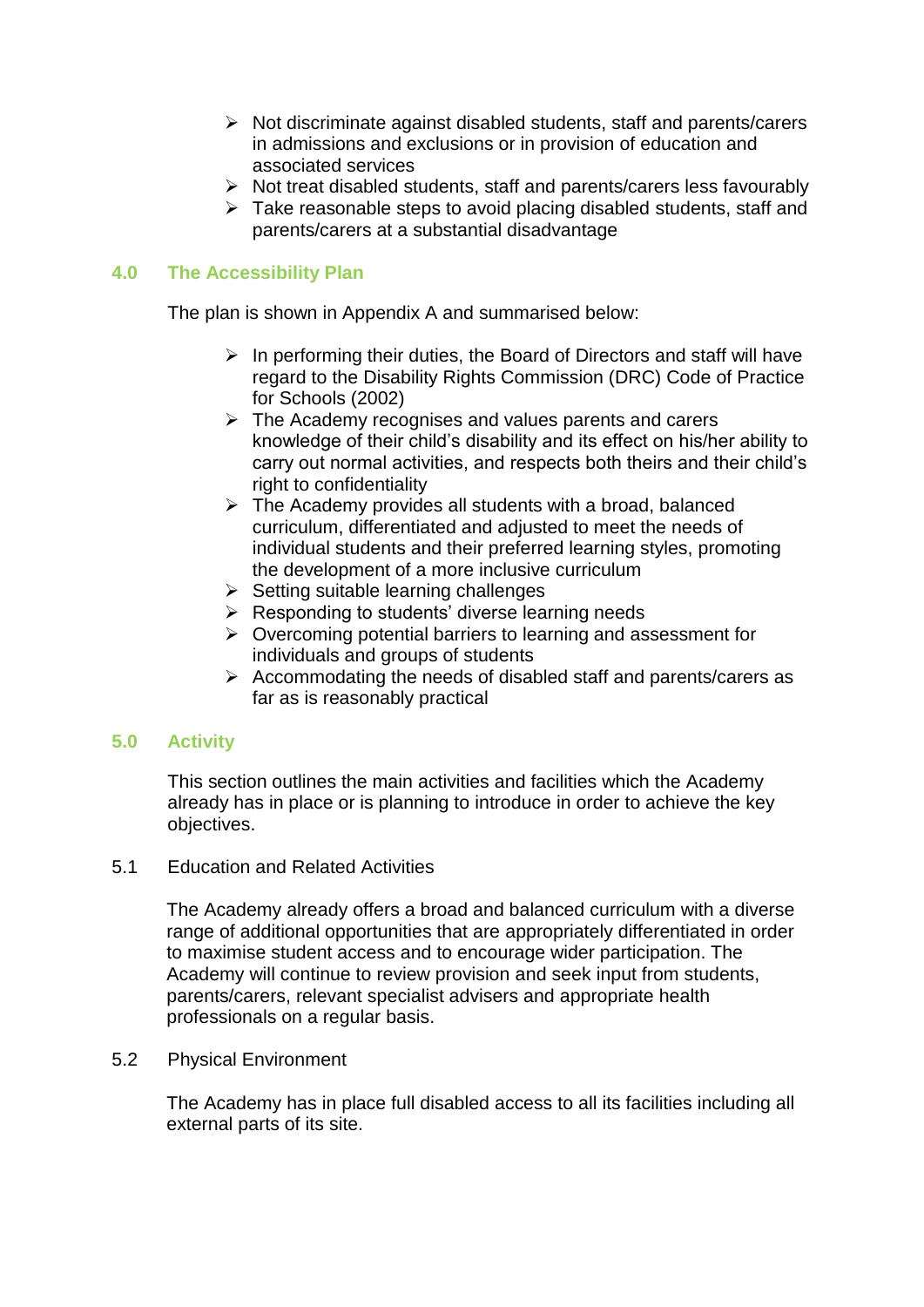The Academy has ensured there are sufficient washroom facilities designed specifically for disabled users together with a number of dedicated hygiene suites. The Academy has two lifts and a number of refuge areas on the staircases. There is also an arrangement with another School sharing the site which allows access via the first floor to its premises in an emergency. The Academy will continue to take account of the needs of its students, staff and visitors with physical difficulties and other impairments when planning and undertaking future improvements and refurbishments to the site, including improved access, lighting, acoustics and colour schemes on staircases.

#### **6.0 Provision of Information**

The Academy has in place conformance to web content accessibility which ensures the web content for the Academy is more accessible to users with disabilities as well as being of benefit to all users.

#### **7.0 Policy Review**

This policy has been adopted by the Board of Directors and approved. The policy will be reviewed as necessary by the policy owner and any resultant changes other than minor amendments will be brought to the attention of the Board of Directors.

*\*Please note: Site specific policies are available in the site office (compiled by a third party)*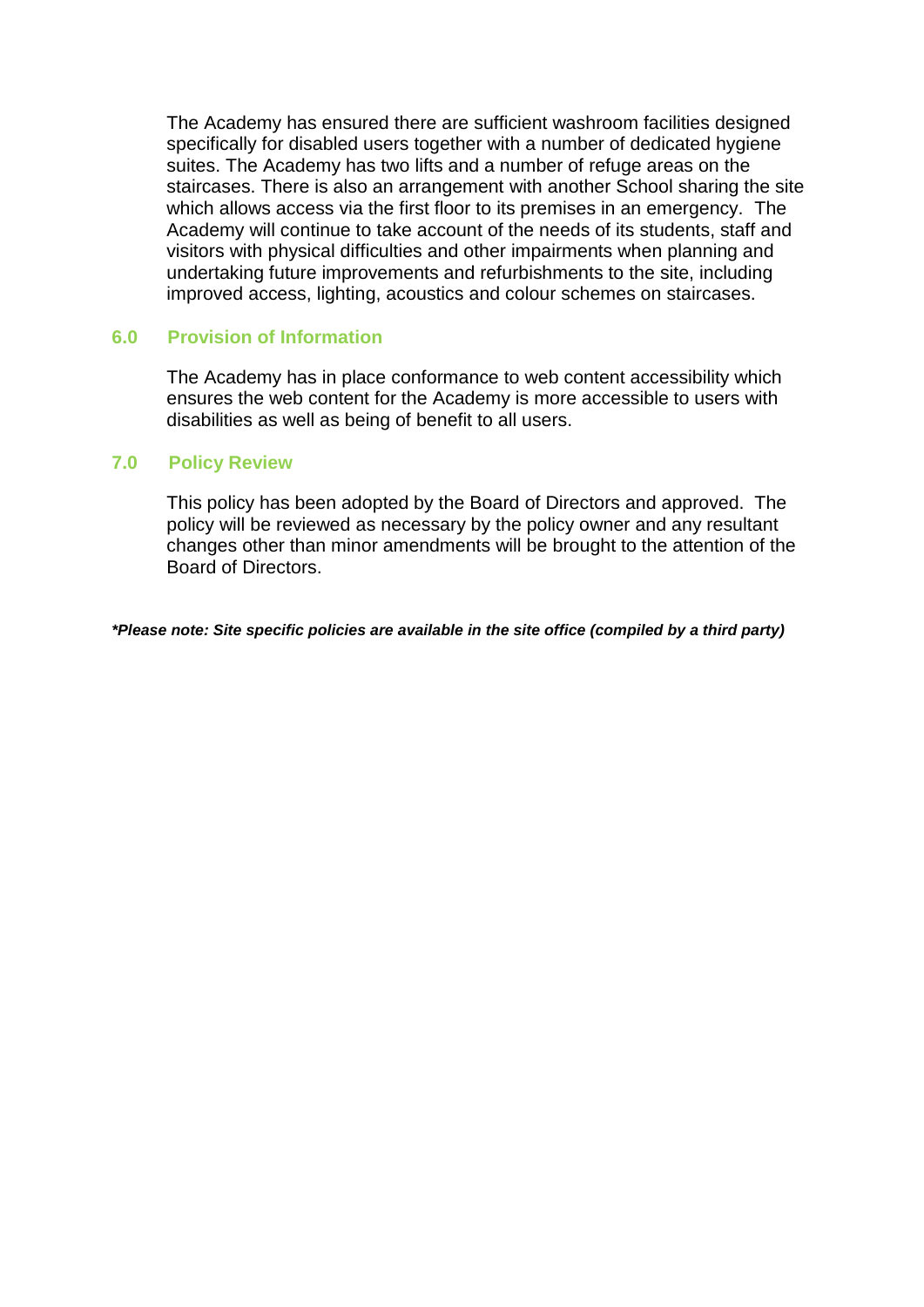# **Appendix A - Accessibility Plan**

|                   | <b>Targets</b>                                                                                                                                                                                                                                                                                                                                                                                                                           | <b>Strategies</b>                                                                                                                         | <b>Outcomes</b>                                                                                                                                                                               | <b>Time</b><br><b>Frame</b> | <b>Goals Achieved</b>                                                                                                                                |
|-------------------|------------------------------------------------------------------------------------------------------------------------------------------------------------------------------------------------------------------------------------------------------------------------------------------------------------------------------------------------------------------------------------------------------------------------------------------|-------------------------------------------------------------------------------------------------------------------------------------------|-----------------------------------------------------------------------------------------------------------------------------------------------------------------------------------------------|-----------------------------|------------------------------------------------------------------------------------------------------------------------------------------------------|
| <b>Short Term</b> | At Sirius Academy we are committed to<br>providing a fully accessible environment<br>which values and includes all students,<br>staff, parents and visitors regardless of<br>their education, physical, sensory, social,<br>spiritual, emotional and cultural needs. We<br>are further committed to challenging<br>attitudes about disability and accessibility<br>and to developing a culture of awareness,<br>tolerance and inclusion. | Provide students with a<br>fully accessible<br>environment committed<br>to their individual needs<br>to publicise through the<br>website. | The Academy has<br>resources in place to<br>meet the requirements<br>of all.                                                                                                                  | Ongoing                     | All students, staff, visitors and<br>parents have a fully accessible<br>environment in the Academy.                                                  |
| <b>Short Term</b> | Sirius Academy is extremely well provided<br>for in terms of enabling accessibility of<br>provision for all students, staff and visitors.<br>However, we will continue to strive to<br>ensure that this is prioritised and taken<br>into consideration when planning future<br>developments.                                                                                                                                             | Ensure all areas of the<br>Academy enable<br>accessibility to all.                                                                        | The Academy has<br>accessibility through<br>out to meet the<br>requirements of all.                                                                                                           | Ongoing                     | All students, staff, visitors and<br>parents have a fully accessible<br>environment in the Academy.                                                  |
| <b>Short Term</b> | The Academy will be alert to any needs<br>arising from the requirements of newly<br>enrolled Year 7 and Year 12 students<br>each year in addition to in-year entrants<br>where accessibility issues may arise.                                                                                                                                                                                                                           | To ensure prior<br>knowledge is gathered<br>regarding new students'<br>additional needs and<br>accessibility issues.                      | The Academy has<br>resources in place to<br>meet the requirements<br>of new students with<br>accessibility issues.                                                                            | Annually                    | New students are integrated into<br>the learning environment quickly<br>and easily with no major disruption<br>to their study.                       |
| <b>Short Term</b> | Raise awareness of all employees of the<br>definitions of disability as defined in the<br>DDA and their rights in terms of the DDA.                                                                                                                                                                                                                                                                                                      | Publicise the information<br>through the website.                                                                                         | All employees are<br>aware of the issues and<br>have an understanding<br>of how this impacts in<br>Disability Equality in<br>respect of their<br>employment and the<br>students' entitlement. | Annually                    | Quality of the learning experience<br>for all students and quality of<br>teaching/support improved with<br>wider use of technology and<br>practices. |
| <b>Short Term</b> | Monitor the physical environment to<br>identify areas that may require attention.                                                                                                                                                                                                                                                                                                                                                        | Regular visual inspection<br>of: steps, stairways,                                                                                        | Urgent items for<br>consideration will have                                                                                                                                                   | Ongoing                     | Visual inspection undertaken.                                                                                                                        |